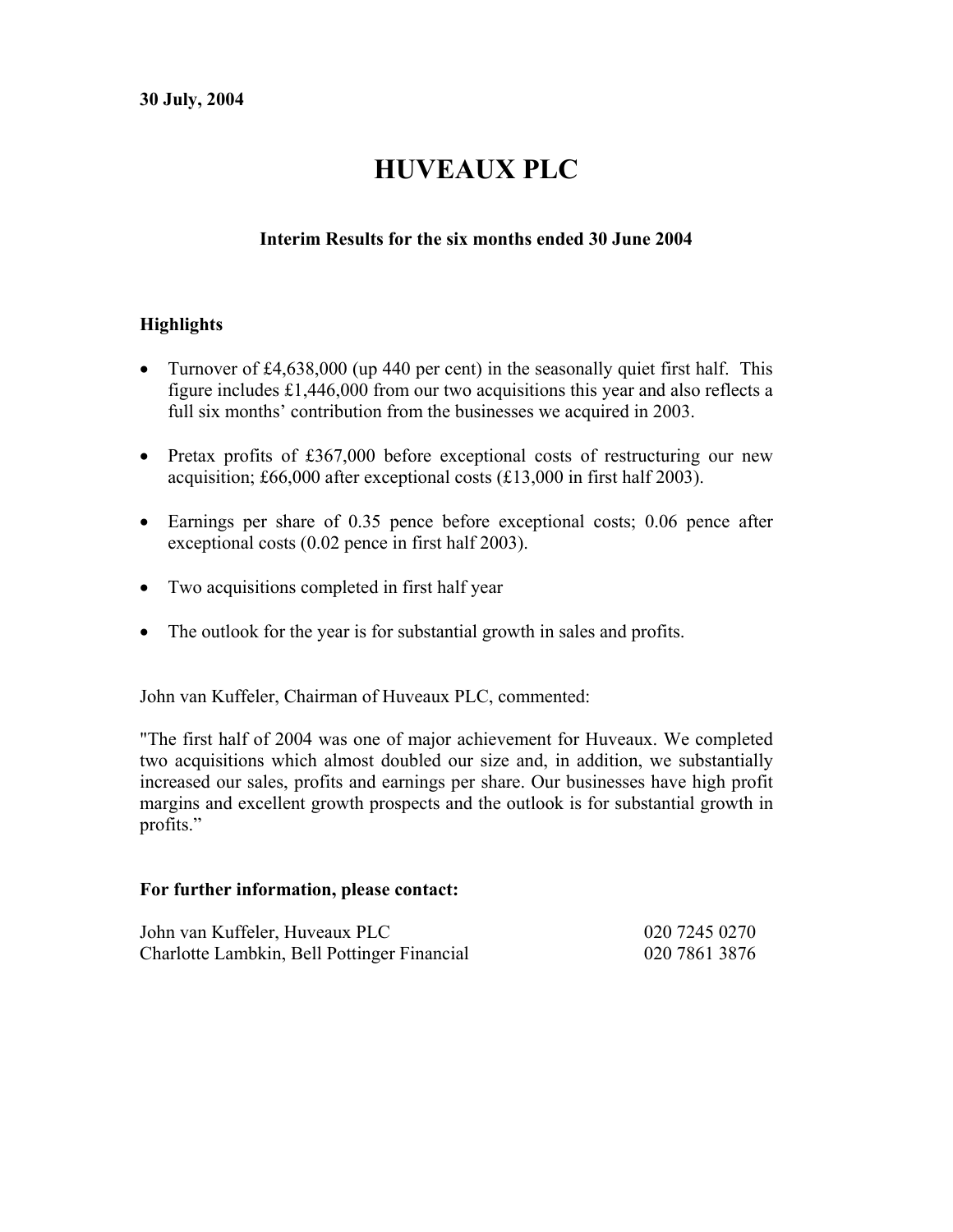#### **CHAIRMAN'S STATEMENT**

The first half of 2004 was one of major achievement for Huveaux. We completed two acquisitions which almost doubled our size and in addition we substantially increased our sales, profits and earnings per share.

Nevertheless, the first half of the year is our seasonally quiet period. Accordingly, Huveaux achieved a pre-tax profit of £66,000 as compared to £13,000 in the first half of 2003. Earnings per share were 0.06 pence, treble the figure for the first half of last year. These results were achieved after taking account of the £301,000 of restructuring costs incurred, as planned, from merging our latest acquisition, Parliamentary Communications Limited ("PCL") into our existing operations. The two new acquisitions completed during the period are performing well and together with the organic growth from our other operations has resulted in a good overall result for the first half of 2004.

The results of Huveaux continue to be weighted heavily toward the second half of the year with a substantial proportion of sales occurring in September and October with the start of the parliamentary and academic years.

Sales for the first half were £4,638,000 as compared to £859,000 in the first half of 2003, which reflects a combination of organic growth and acquisitions. This very substantial increase in turnover illustrates the huge strides Huveaux has made in its development over the last year.

The results break down as follows:

|                                   | <b>Sales</b><br>£000 | Pre-tax Profits/ (Loss)<br>£000 |
|-----------------------------------|----------------------|---------------------------------|
| Political<br>Education & Training | 1,933<br>2,705       | (50)<br>813                     |
|                                   | 4,638                | 763                             |
| Head Office                       |                      | (396)                           |
| Restructuring                     | 4,638                | 367<br>(301)                    |
|                                   | <u>4.63</u>          | <u>66</u>                       |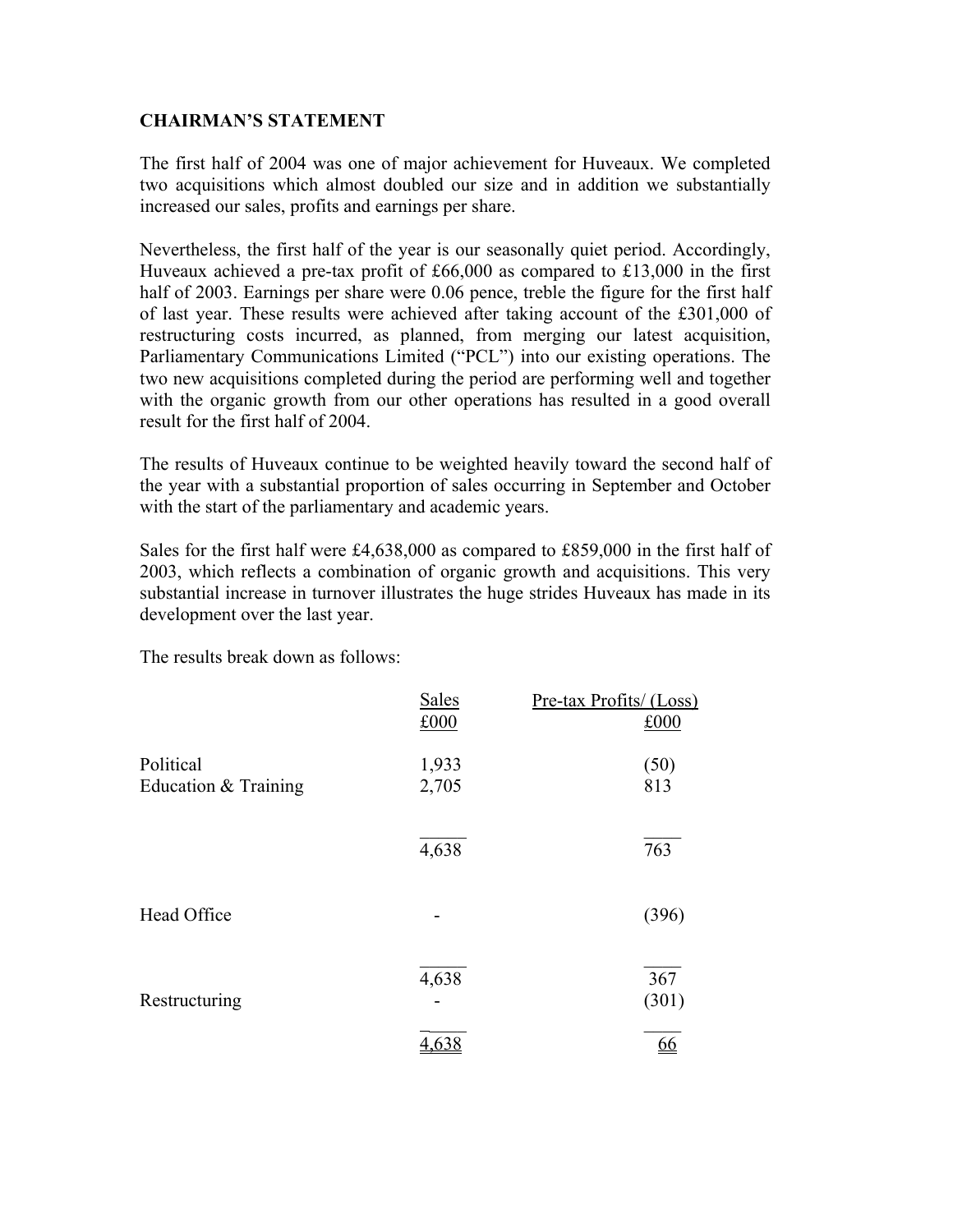These results are analysed below:

#### **Political Division**

Following the last two acquisitions, Huveaux is now in a pre-eminent position in the UK and EU political publishing and information markets. Our operations now comprise:

- 7 political magazines and newsletters
- 6 political websites
- the leading political and biographical databases in the UK, France and the EU
- a political monitoring business
- a public affairs recruitment business
- the leading UK political conference and training business
- offices in London, Paris and Brussels

This market is showing significant growth. Huveaux's turnover in this sector was £1.9 million in the first six months, but the annualised turnover of all our political businesses is now in the region of £10 million. Key drivers of growth are:

- the greater volume of proposed legislation affecting both companies and consumers
- the exponential growth of regulation in all aspects of our lives
- the multiplicity of sources of legislation and regulation e.g. Westminster, Brussels, Scottish Parliament, Greater London Assembly etc.
- the need for companies, consumers, charities trade and other organisations to voice their opinion and influence legislation

In order to take full advantage of these market opportunities following the acquisition of PCL, we immediately merged the management of the UK political operations of Dod's, PCL and the Public Affairs Newsletter under the collective name of **Dod's Parliamentary Communications**. Internationally, we merged the management of Le Trombinoscope with the EU operation of PCL. The benefits of these mergers are an integrated sales approach across all our publications and websites and, in addition, a saving of costs. In this context, we made 18 PCL staff redundant (an 18% headcount reduction) on the day we completed the acquisition. The total cost (treated as an exceptional item) of this restructuring was £301,000 and resulted in an annualised saving on staff of £620,000.

Even though the management of the businesses has been merged it is possible to provide a commentary on each of the underlying businesses for the seasonally quiet first half of 2004.

The business of Dod's is heavily weighted toward the start of the Parliamentary year in October and consequently some 75 per cent of sales fall in the second half. Sales in the first half were 4 per cent ahead of last year. Forward sales indicate that we should see a further year of increased sales and profit for Dod's in 2004.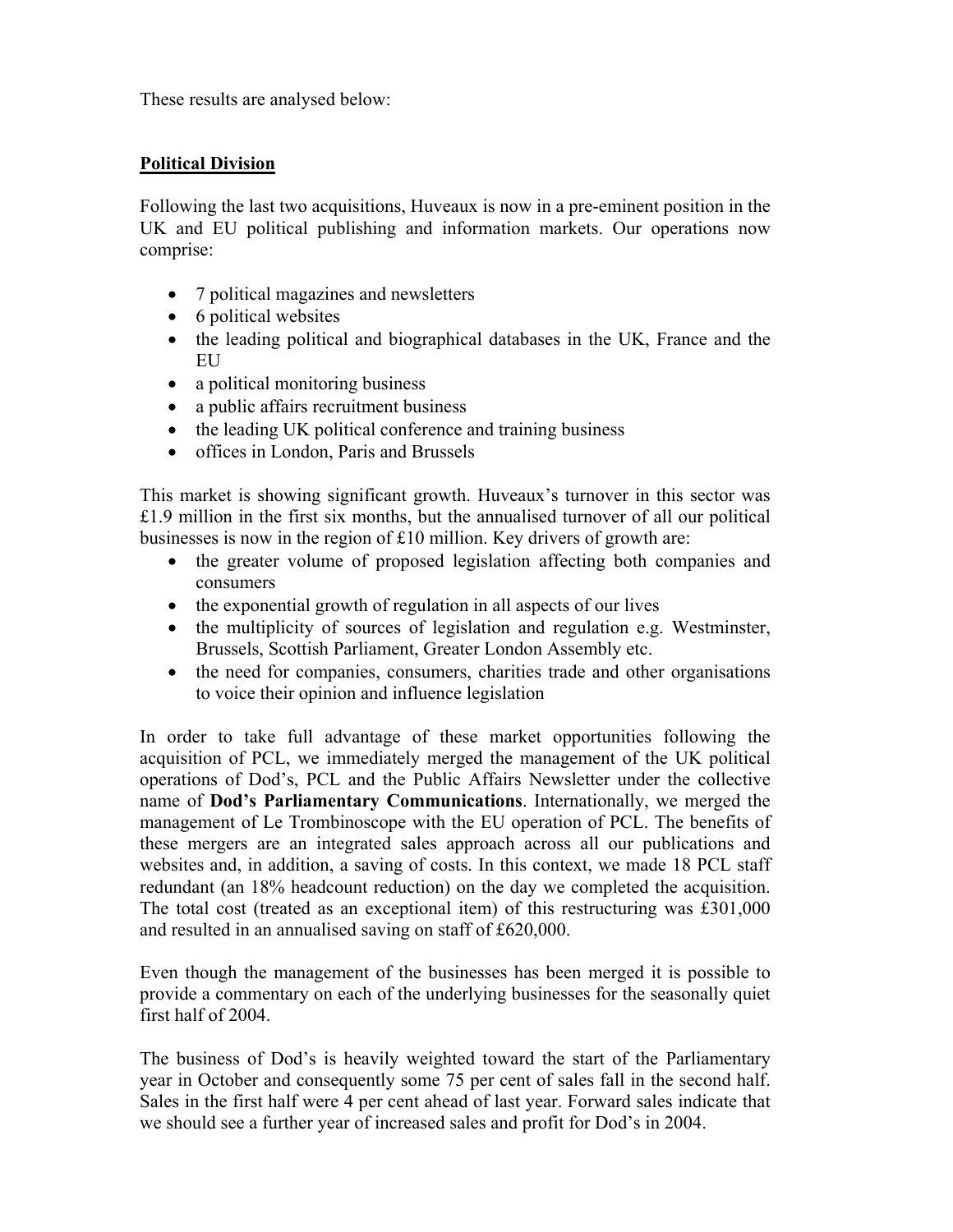The seasonal trend is even more marked at Le Trombinoscope where more than 90 per cent of sales occur in the second half. Encouragingly, forward book, newsletter and website sales are 16 per cent ahead of last year, with advertising sales at the same level as last year.

These two heavily seasonal businesses made a combined loss of £304,000 in the first half which was slightly better than budget, and are each on track to make a significant profit in the year as a whole.

The Public Affairs Newsletter which was acquired in March, 2004 achieved a profit of £35,000 which was in line with expectations. Furthermore, we are seeing indications of an increase in its advertising revenue in the second half.

In PCL's short period under our ownership sales were £1,376,000 and pre-tax profits were £219,000. The outlook for the remainder of the year is encouraging. The magazines and websites are benefiting from Government proposals such as those on healthy diets and fast foods; on the proposed banning of smoking in public places and the debate over renewable energy sources and the development of wind farms. Our databases and reference books are currently in demand due to the enlargement of the EU and the recent EU Parliament elections as well as the prospect of UK elections in 2005. We are holding over 100 political conferences this year as compared to 67 in PCL's last financial year. This augurs well for the results of the year as a whole.

#### **Education and Training Division**

The education and training markets are influenced by some of the factors affecting our Political Division. Government action has brought about many changes in education. Our Lonsdale Revision Guides provide a quick and inexpensive solution to assist in the improvement of standards in schools. We continue to expand the number of titles and Lonsdale looks set for another record year. The training market comprises both the private and public sector where the need for good management, professional standards and efficiency increase year by year. Fenman's position in this market is considerably assisted by our ownership of The Training Journal which has some 5000 subscribers and is the leading professional magazine in this field. Sales for the Education and Training Division totalled £2,705,000 with pretax profits of £813,000 in the six months to  $30<sup>th</sup>$  June, 2004. Meaningful comparisons for the first half of 2003 cannot be made as the two businesses comprising this division, Lonsdale and Fenman, were acquired in April and October 2003 respectively. Both businesses have made a good start to the year and we look forward to them making a significant contribution to the year as a whole.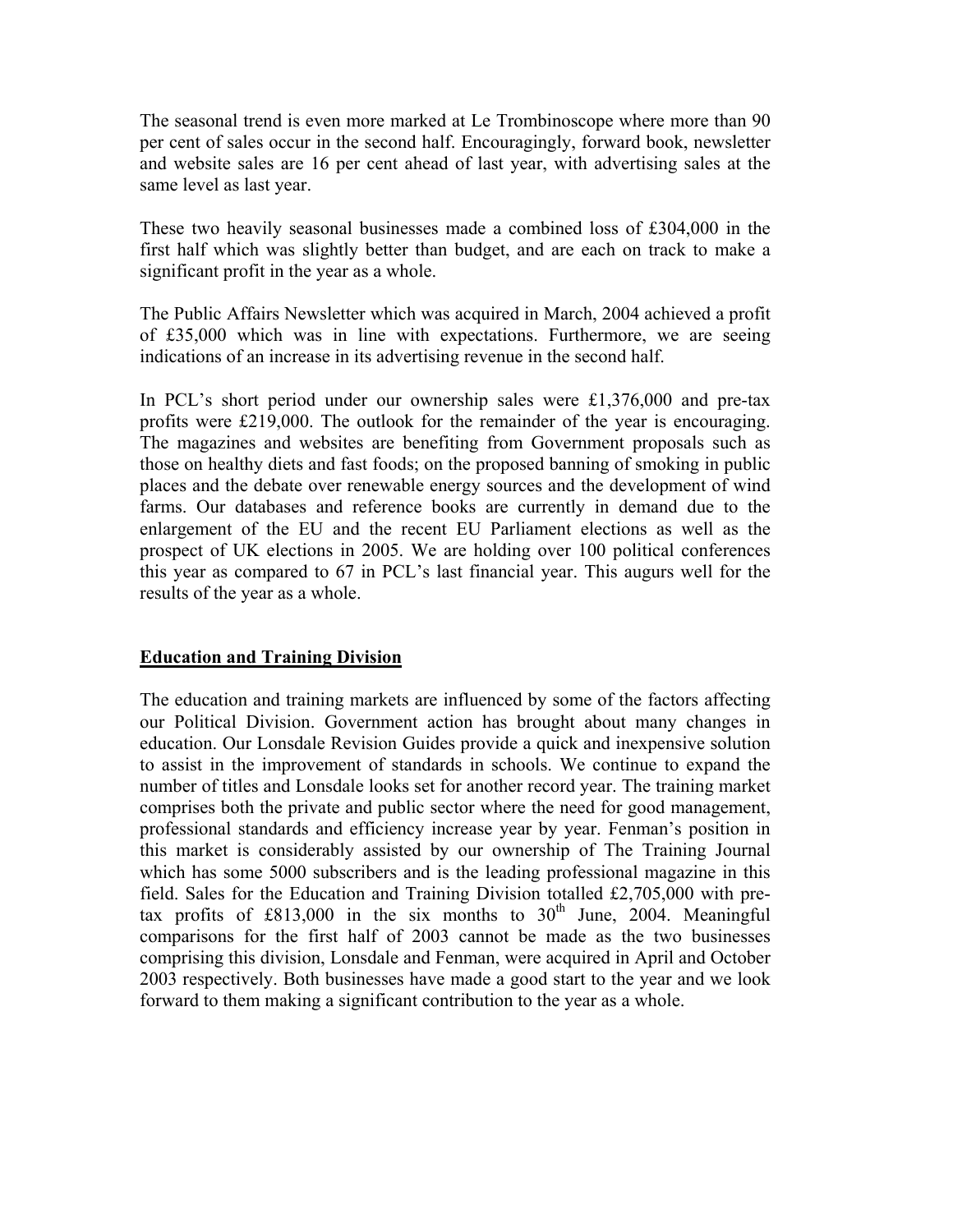## **Head Office Costs**

Head office costs remained under tight control, despite the high level of activity on acquisitions, and totalled £396,000.

#### **Outlook**

We now have a strong position in political databases and publishing in both the UK and the EU which are benefiting from increased demand. We are also seeing the benefits of merging our four political businesses with both revenue and cost benefits flowing through to the bottom line. The Education and Training division is on track to make a significant contribution to the results of the full year. The overall outlook for Huveaux for the second half is therefore for substantial growth in sales and profits.

We have a strong balance sheet with £2.7 million in cash and no borrowings. We continue with our objective of building a substantial publishing and media group over the next 10 years. Consequently, we continue to examine a range of further possible acquisitions as well as achieving significant organic growth.

**John van Kuffeler Chairman 30 July, 2004**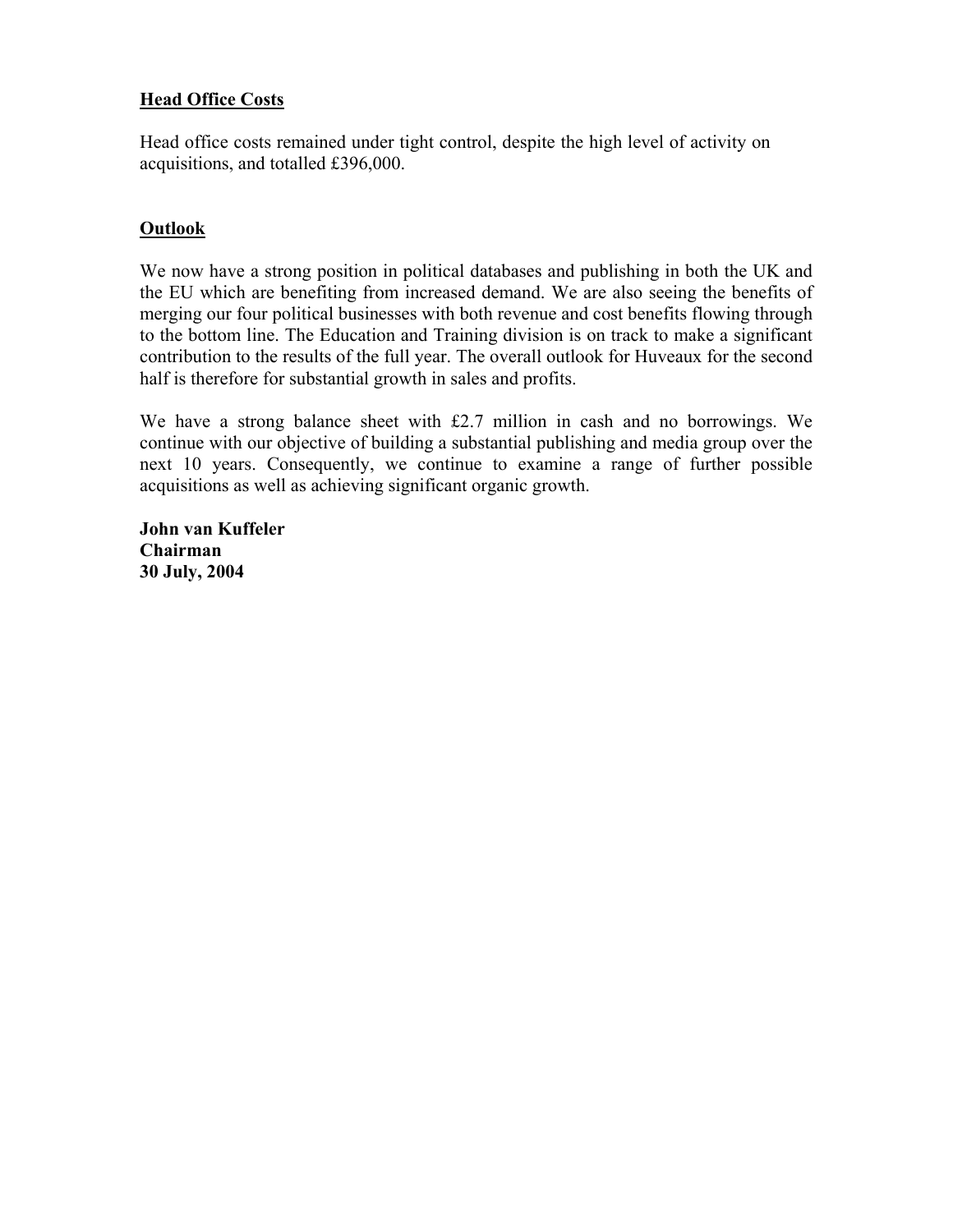## **HUVEAUX PLC CONSOLIDATED PROFIT AND LOSS ACCOUNT**

|                                                                         | <b>Notes</b>        | For the six<br>months ended<br>30 June<br>2004<br><b>Unaudited</b><br>£000s | For the six<br>months ended<br>2003<br>Unaudited<br>£000s | For the year<br>ended<br>30 June 31 December<br>2003<br>Audited<br>£000s |
|-------------------------------------------------------------------------|---------------------|-----------------------------------------------------------------------------|-----------------------------------------------------------|--------------------------------------------------------------------------|
| <b>Turnover</b><br>Continuing operations<br>Acquisitions                | 3<br>$\overline{3}$ | 3,192<br>1,446<br>4,638                                                     | 382<br>477<br>859                                         | 1,474<br>3,101<br>4,575                                                  |
| Cost of sales                                                           |                     | (2,006)                                                                     | (344)                                                     | (1, 497)                                                                 |
| <b>Gross profit</b>                                                     |                     | 2,632                                                                       | 515                                                       | 3,078                                                                    |
| Administrative expenses<br><b>Exceptional expenses</b>                  | $\overline{4}$      | (2,308)<br>(301)                                                            | (543)                                                     | (1,969)                                                                  |
| <b>Operating profit/(loss)</b><br>Continuing operations<br>Acquisitions | 3<br>3, 4           | 61<br>(38)<br>23                                                            | (96)<br>68<br>(28)                                        | 167<br>942<br>1,109                                                      |
| Other interest receivable                                               |                     | 52                                                                          | 41                                                        | 99                                                                       |
| Other interest payable                                                  |                     | <u>(9)</u>                                                                  |                                                           | (3)                                                                      |
| Profit on ordinary activities before<br>taxation                        |                     | 66                                                                          | 13                                                        | 1,205                                                                    |
| Taxation                                                                | 5                   | (20)                                                                        | (4)                                                       | (250)                                                                    |
| <b>Profit after taxation</b>                                            |                     | 46                                                                          | 9                                                         | 955                                                                      |
| Dividends                                                               |                     |                                                                             |                                                           | (629)                                                                    |
| Retained profit for the period                                          |                     | <u>46</u>                                                                   | <u>9</u>                                                  | 326                                                                      |
| Earnings per share – basic and diluted                                  | 6                   | $0.06$ p                                                                    | $0.02$ p                                                  | $2.01$ p                                                                 |
| Adjusted earnings per share<br>before<br>exceptional items              | 6                   | 0.35p                                                                       | $0.02$ p                                                  | $2.01\text{ p}$                                                          |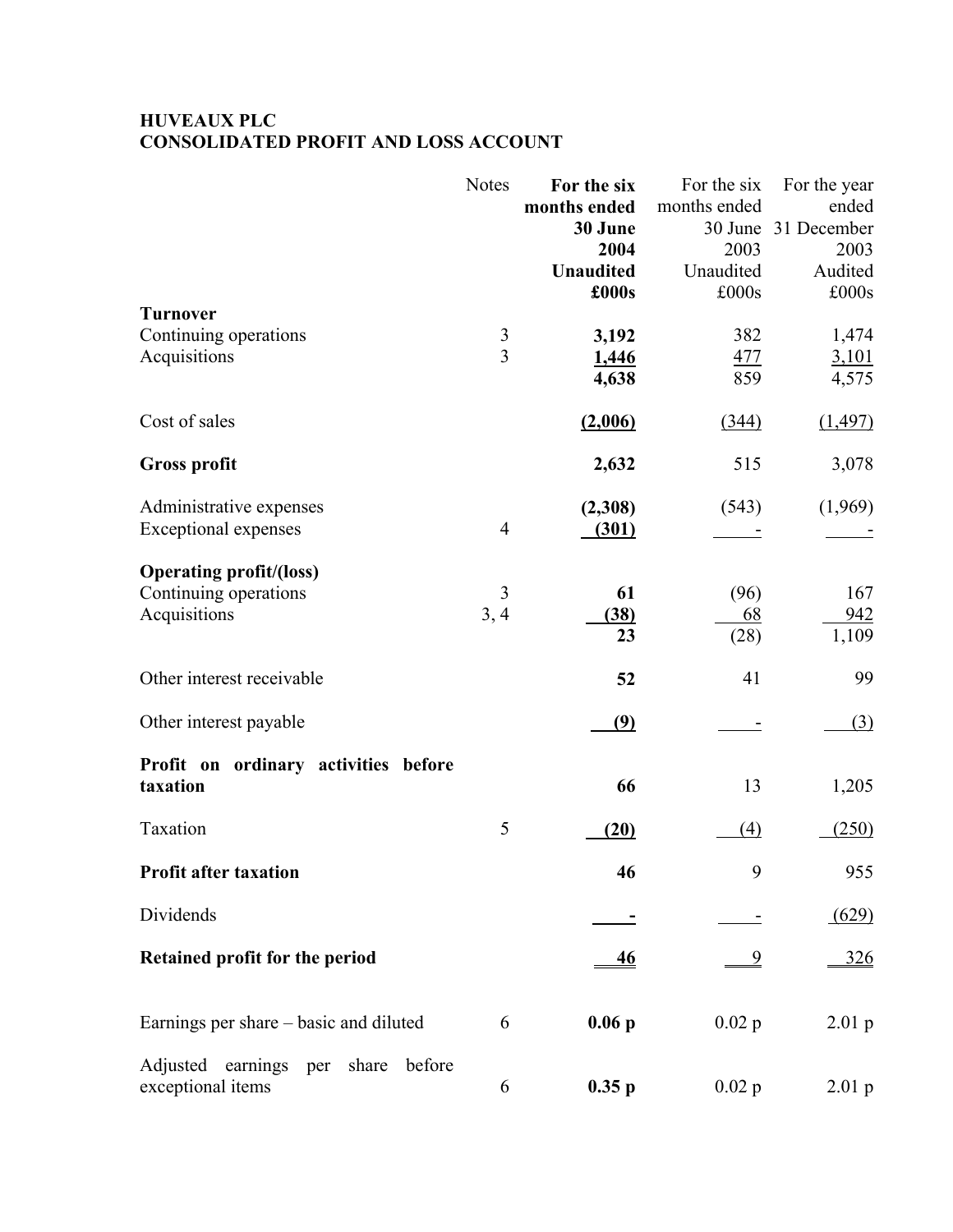## **HUVEAUX PLC CONSOLIDATED BALANCE SHEET**

|                                              | <b>Notes</b> | As at            | As at       | As at       |
|----------------------------------------------|--------------|------------------|-------------|-------------|
|                                              |              | 30 June          | 30 June     | 31 December |
|                                              |              | 2004             | 2003        | 2003        |
|                                              |              | <b>Unaudited</b> | Unaudited   | Audited     |
|                                              |              | £000s            | £000s       | £000s       |
| <b>Fixed assets</b>                          |              |                  |             |             |
| Intangible assets                            | 8            | 37,967           | 11,430      | 19,451      |
| Tangible assets                              |              | 687              | 329         | 515         |
|                                              |              | 38,654           | 11,759      | 19,966      |
| <b>Current assets</b>                        |              |                  |             |             |
| <b>Stocks</b>                                |              | 1,022            | 526         | 841         |
| Debtors                                      |              | 3,522            | 523         | 1,153       |
| Cash at bank and in hand                     |              | 2,653            | 3,106       | 3,710       |
|                                              |              | 7,197            | 4,155       | 5,704       |
| Creditors: amounts falling due within        |              |                  |             |             |
| one year                                     |              | (7,390)          | (849)       | (2,901)     |
| Net current (liabilities)/assets             |              | (193)            | 3,306       | 2,803       |
| <b>Total assets less current liabilities</b> |              | 38,461           | 15,065      | 22,769      |
| Creditors: amounts falling due after         |              |                  |             |             |
| more than one year                           |              |                  | (1,800)     | (1,162)     |
| Provision for liabilities and charges        |              | (38)             |             | (22)        |
| <b>Net assets</b>                            |              | 38,423           | 13,265      | 21,585      |
| <b>Capital and reserves</b>                  |              |                  |             |             |
| Called-up equity share capital issued        |              | 10,646           | 5,095       | 7,146       |
| Called-up equity share capital not<br>issued |              | 400              |             | 400         |
| Share premium account                        |              | 26,450           | 8,015       | 13,157      |
| Merger reserve                               |              | 409              |             | 409         |
| Profit and loss account                      |              | <u>518</u>       | <u> 155</u> | <u>473</u>  |
| <b>Equity shareholders' funds</b>            | 9            | 38,423           | 13,265      | 21,585      |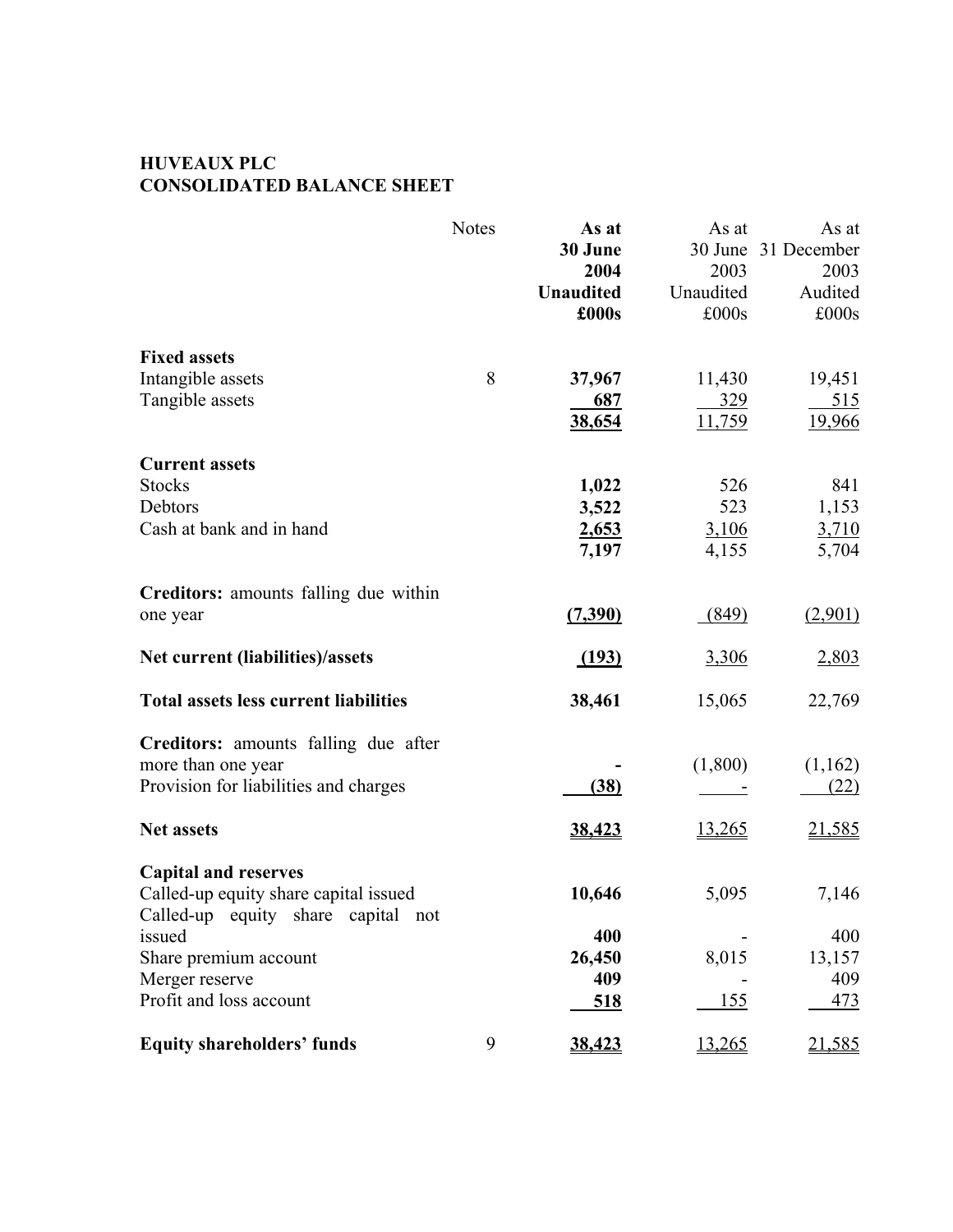## **HUVEAUX PLC CONSOLIDATED CASH FLOW STATEMENT**

|                                               | <b>Notes</b> | As at            | As at     | As at               |
|-----------------------------------------------|--------------|------------------|-----------|---------------------|
|                                               |              | 30 June          |           | 30 June 31 December |
|                                               |              | 2004             | 2003      | 2003                |
|                                               |              | <b>Unaudited</b> | Unaudited | Audited             |
|                                               |              | £000s            | £000s     | £000s               |
| Cash inflow/(outflow) from operating          |              |                  |           |                     |
| activities                                    | 10           | 96               | (112)     | 159                 |
| Returns on investment and servicing           |              |                  |           |                     |
| of finance                                    |              |                  |           |                     |
| Interest received                             |              | 52               | 41        | 99                  |
| Interest paid                                 |              | <u>(9)</u>       |           | <u>(3)</u>          |
| Net cash inflow from returns on               |              |                  |           |                     |
| investment and servicing of finance           |              | 43               | 41        | 96                  |
| <b>Taxation</b>                               |              | (7)              |           |                     |
| Capital expenditure and financial             |              |                  |           |                     |
| investment                                    |              |                  |           |                     |
| Purchase of tangible fixed assets             |              | (29)             | (58)      | (231)               |
| Purchase of intangible fixed assets           |              |                  |           | (9)                 |
| cash<br><b>Net</b><br>outflow from<br>capital |              |                  |           |                     |
| expenditure                                   |              | (29)             | (58)      | (240)               |
| <b>Acquisitions</b>                           |              |                  |           |                     |
| Purchase of subsidiary undertakings           |              |                  |           |                     |
| and assets                                    |              | (17, 084)        | (5,116)   | (12, 866)           |
| Cash acquired on acquisition<br>- of          |              |                  |           |                     |
| subsidiaries                                  |              |                  |           | 352                 |
| Net cash outflow from acquisitions            |              | (17, 084)        | (5,116)   | (12, 514)           |
| <b>Equity dividends paid</b>                  |              | (629)            | (155)     | (155)               |
| <b>Cash outflow before financing</b>          |              | (17,610)         | (5,400)   | (12, 654)           |
| <b>Financing</b>                              |              |                  |           |                     |
| Short-term bank funding received              |              |                  |           | 1,380               |
| Short-term bank funding paid                  |              |                  |           | (1,380)             |
| Issue of ordinary share capital               |              | 17,500           | 7,573     | 15,573              |
| Expenses paid in connection with share        |              |                  |           |                     |
| issue                                         |              | (707)            | (428)     | (810)               |
| <b>Cash inflow from financing</b>             |              | 16,793           | 7,145     | 14,763              |
| (Decrease)/increase in cash for the           |              |                  |           |                     |
| period                                        | 11           | (817)            | 1,745     | 2,109               |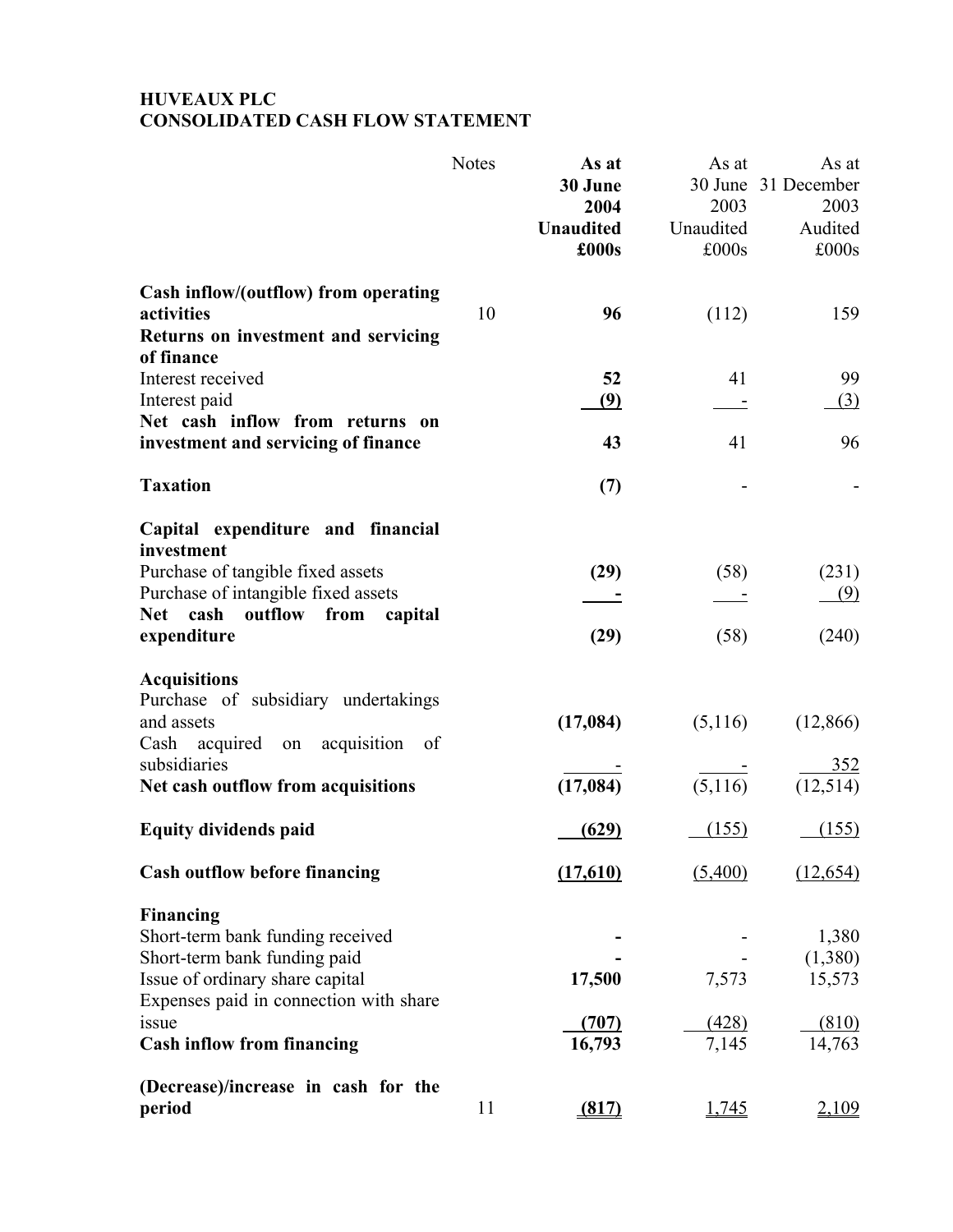- **1.** These accounts comply with relevant accounting standards and have been prepared using the accounting policies set out in the Annual Report 2003.
- **2.** The financial information included in this document does not constitute statutory accounts within the meaning of section 240 of the Companies Act 1985. The accounts for the year ended 31 December 2003, which have been filed with the Registrar of Companies, received an unqualified audit report and did not contain a statement under section 237(2) or (3) of the Companies Act 1985. The financial information contained herein in respect of the six month period to 30 June 2004 is unaudited.

#### **3. Segmental information**

All amounts shown relate to one business segment, that of publishing.

|                                       |            | Period ended Period ended | Year ended          |
|---------------------------------------|------------|---------------------------|---------------------|
|                                       | 30 June    |                           | 30 June 31 December |
|                                       | 2004       | 2003                      | 2003                |
|                                       | Unaudited  | Unaudited                 | Audited             |
|                                       | £000s      | £000s                     | £000s               |
| Group turnover by geographical area   |            |                           |                     |
| United Kingdom                        |            |                           |                     |
| Continuing operations                 | 3,101      | 382                       | 1,474               |
| Acquisitions                          | 1,214      | <u>477</u>                | 2,586               |
|                                       | 4,315      | 859                       | 4,060               |
| Continental Europe                    |            |                           |                     |
| Continuing operations                 | 91         |                           |                     |
| Acquisitions                          | 232        |                           | 515                 |
|                                       | 323        |                           | 515                 |
| Total turnover                        | 4,638      | 859                       | 4,575               |
| Operating profit by geographical area |            |                           |                     |
| United Kingdom                        |            |                           |                     |
| Continuing operations                 | 239        | (96)                      | 167                 |
| Acquisitions                          | <u>261</u> | <u>68</u>                 | 722                 |
|                                       | 500        | (28)                      | 889                 |
| Continental Europe                    |            |                           |                     |
| Continuing operations                 | (178)      |                           |                     |
| Acquisitions                          | (299)      |                           | <u> 220</u>         |
|                                       | (477)      |                           | 220                 |
| Total operating profit/(loss)         | 23         | (28)                      | <u> 109</u>         |
|                                       |            |                           |                     |

Net assets by geographical area United Kingdom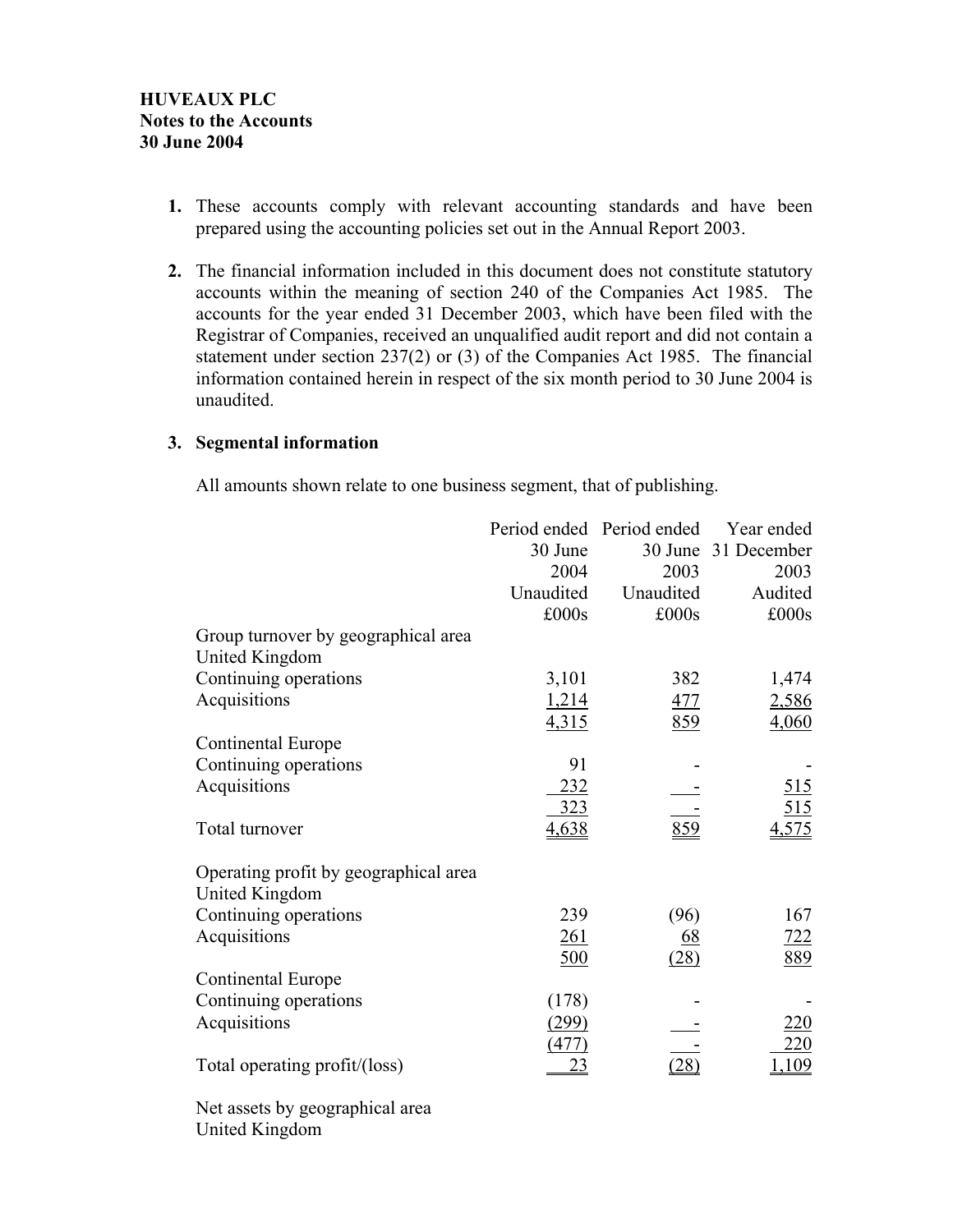| Continuing operations<br>Acquisitions | 38,526<br>106<br>38,632 | 13,197<br>68<br>13,265 | 20,706<br>753<br>21,459 |
|---------------------------------------|-------------------------|------------------------|-------------------------|
| Continental Europe                    |                         |                        |                         |
| Continuing operations                 |                         |                        |                         |
| Acquisitions                          | (210)                   |                        | 126                     |
|                                       | 209                     |                        | 126                     |
| Total net assets                      | 38,423                  |                        | 21,585                  |

Turnover by geographic destination is not materially different from turnover by geographic origin.

#### **4. Exceptional expenses**

|                                     |           |           | Period ended Period ended Year ended |
|-------------------------------------|-----------|-----------|--------------------------------------|
|                                     | 30 June   |           | 30 June 31 December                  |
|                                     | 2004      | 2003      | 2003                                 |
|                                     | Unaudited | Unaudited | Audited                              |
|                                     | £000s     | £000s     | £000s                                |
| Redundancy and related people costs | 285       |           |                                      |
| Provisions for vacant property      | 16        |           |                                      |
| Total exceptional items             |           |           |                                      |

Immediately following the acquisition of Parliamentary Communications Limited the Group carried out a significant cost reduction exercise in parts of that business that were loss-making. 18 people left the Group and a property was vacated. The exceptional charge for the property represents the costs incurred in vacating it and provisions for future rental cost net of expected rental income.

#### **5. Taxation**

The taxation charge for the six months ended 30 June 2004 is based on the expected annual tax rate.

#### **6. Earnings per share**

|                                                                                                      | 30 June<br>2004<br>Unaudited | Period ended Period ended<br>2003<br>Unaudited | Year ended<br>30 June 31 December<br>2003<br>Audited |
|------------------------------------------------------------------------------------------------------|------------------------------|------------------------------------------------|------------------------------------------------------|
|                                                                                                      | £000s                        | £000s                                          | £000s                                                |
| Profit attributable to shareholders                                                                  |                              |                                                | <u>955</u>                                           |
| Adjusted profit attributable to<br>shareholders before exceptional items<br>$(net of 30\% taxation)$ |                              |                                                |                                                      |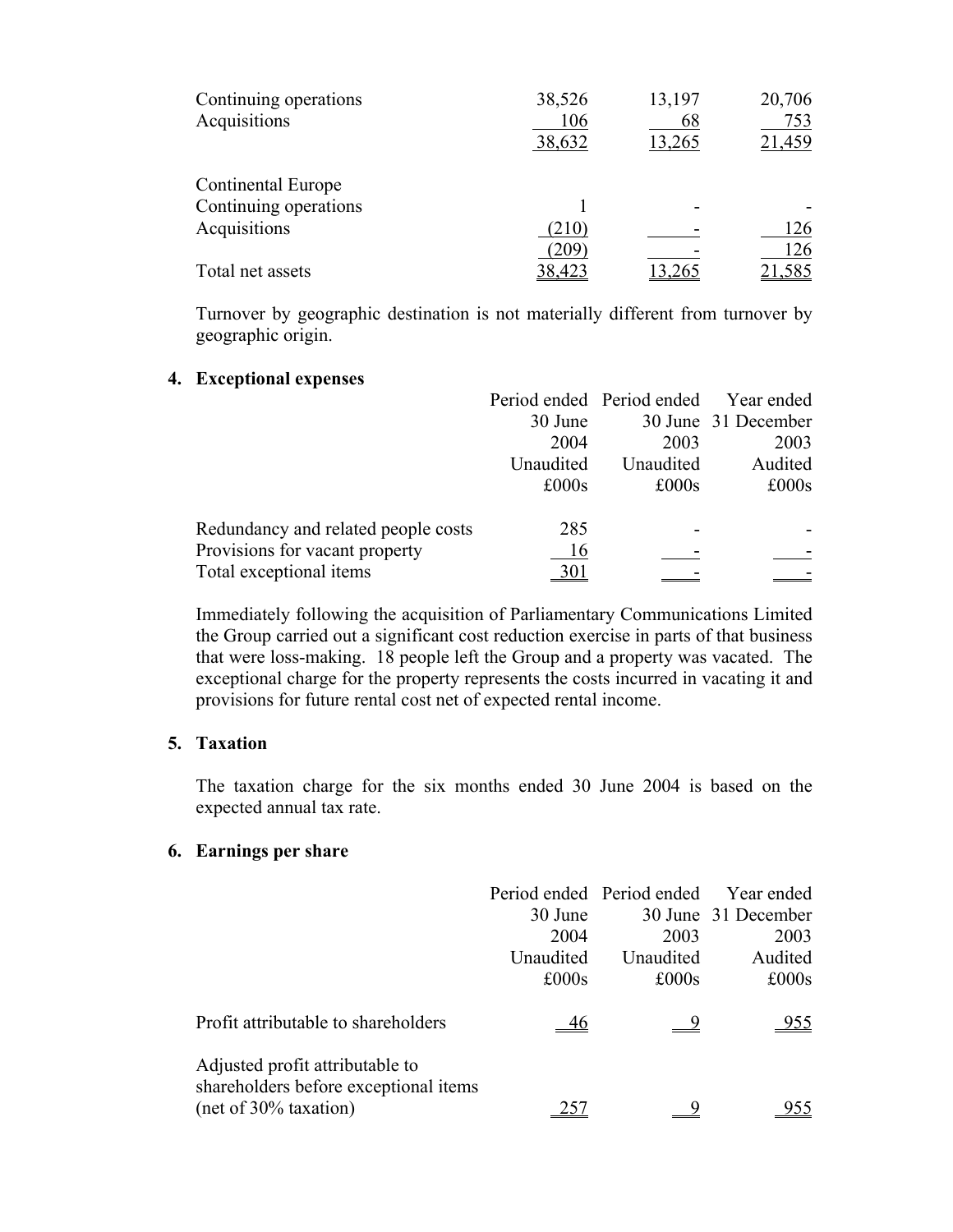| Weighted average number of shares in<br>issue during the year - basic and diluted 74,142,326 |       | 35,890,583         | 47,473,307         |
|----------------------------------------------------------------------------------------------|-------|--------------------|--------------------|
| Earnings per share – basic and diluted                                                       | 0.06p | $0.02\,\mathrm{p}$ | $2.01\,\mathrm{p}$ |
| Adjusted earnings per share<br>before exceptional items                                      | 0.35p | $0.02$ p           | $2.01\,\mathrm{p}$ |

#### **7. Acquisitions**

Each of the following acquisitions has been accounted for by the acquisition method. An analysis of the provisional book value and fair value of the net assets acquired on each is set out below.

Publishing rights have, for each acquisition, been valued to reflect their estimated fair values, and each publication can be separately identified and valued.

#### a) *Public Affairs Newsletter*

On 5 March 2004 the Group acquired the assets and trade of the Public Affairs Newsletter, a sole proprietorship, excluding the cash of the business.

The following table sets out the provisional book values of the identifiable assets and liabilities acquired and their provisional fair value to the group:

|                                 |            | Fair value  |            |
|---------------------------------|------------|-------------|------------|
|                                 | Book value | adjustments | Fair value |
|                                 | £000s      | £000s       | £000s      |
| Publishing rights               |            | 819         | 819        |
| Debtors                         | 85         |             | 85         |
| Creditors                       | (85)       |             | (85)       |
| Net assets acquired<br>Goodwill |            | 819         | 819        |
| Total consideration             |            |             | 819        |
| Satisfied by:                   |            |             |            |
| Cash paid                       |            |             | 750        |
| Acquisition costs               |            |             | 69         |
|                                 |            |             | 819        |

The summarised profit and loss account for the Public Affairs Newsletter for the year ended 31 January 2004 is given below. No taxation information is given, nor are the results for the period from 1 February to 5 March, as the Public Affairs Newsletter was a sole proprietorship and therefore under no obligation to disclose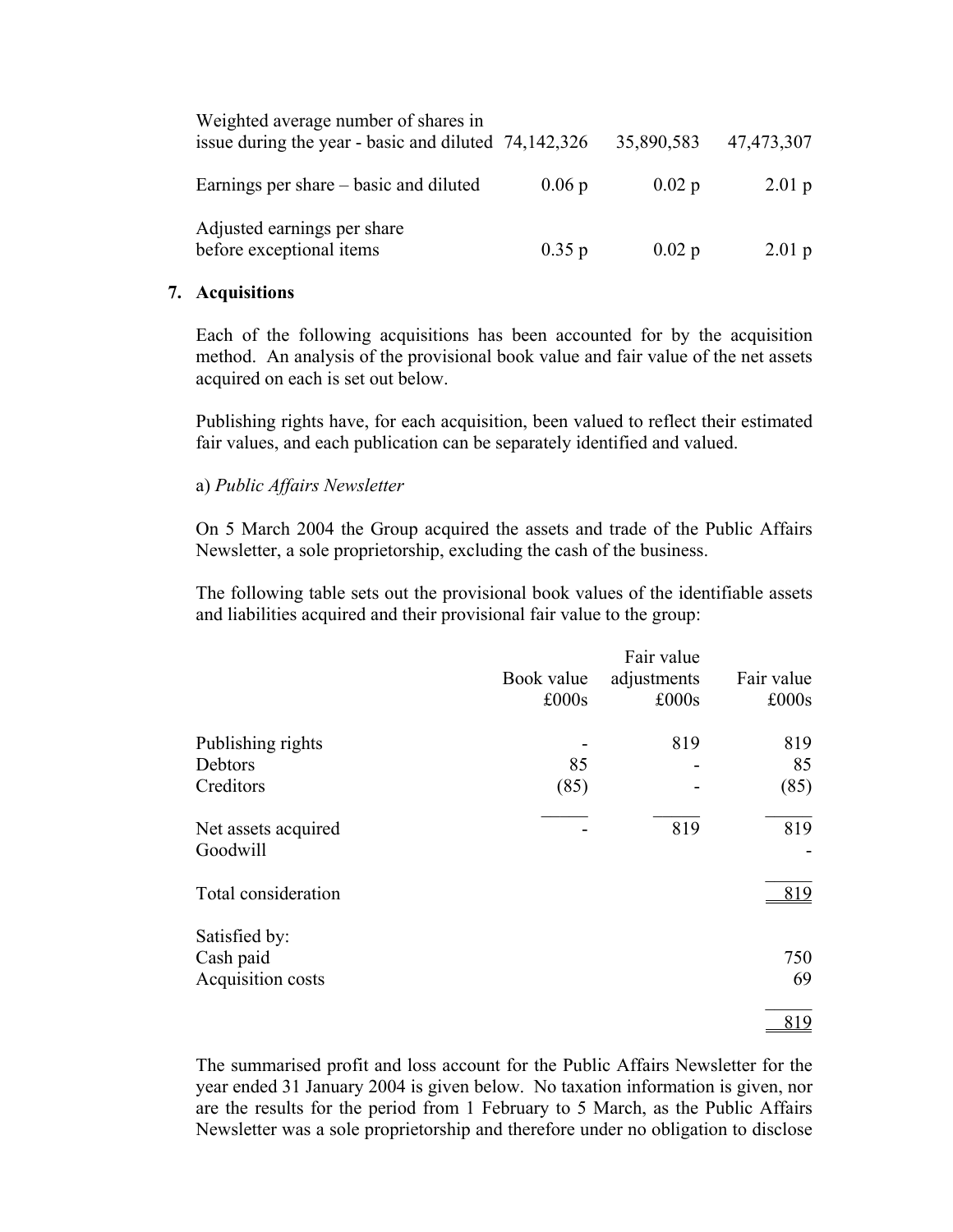the taxation or results publicly. The results for the year ended 31 January 2004 are publicly available as they were disclosed in the 2003 Annual Report.

|               | Year ended      |
|---------------|-----------------|
|               | 31 January 2004 |
|               | Unaudited       |
|               | £000s           |
|               |                 |
| Turnover      | 199             |
|               |                 |
| Pretax profit | 119             |
|               |                 |

#### b) *Parliamentary Communications Limited*

On 6 May the Group took effective control of Parliamentary Communications Limited.

As part of the acquisition, a number of loss-making activities were hived out of Parliamentary Communications Limited prior to completion. The following table sets out the provisional book values of the identifiable assets and liabilities acquired and their provisional fair value to the group:

|                                 |            | Fair value  |            |
|---------------------------------|------------|-------------|------------|
|                                 | Book value | adjustments | Fair value |
|                                 | £000s      | £000s       | £000s      |
| Publishing rights               | 1          | 17,696      | 17,697     |
| Tangible fixed assets           | 607        | (439)       | 168        |
| <b>Stock</b>                    | 25         | (10)        | 15         |
| Debtors                         | 2,407      | (44)        | 2,363      |
| Deferred taxation               | 285        | 429         | 714        |
| Creditors                       | (3,401)    | (937)       | (4,338)    |
| Net assets acquired<br>Goodwill | (76)       | 16,695      | 16,619     |
| Total consideration             |            |             | 16,619     |
| Satisfied by:                   |            |             |            |
| Cash paid                       |            |             | 15,679     |
| Deferred consideration          |            |             | 471        |
| Acquisition costs               |            |             | 469        |
|                                 |            |             | 16,619     |

The summarised consolidated profit and loss account for Parliamentary Communications Limited for the year ended 30 June 2003 (before hive-out of the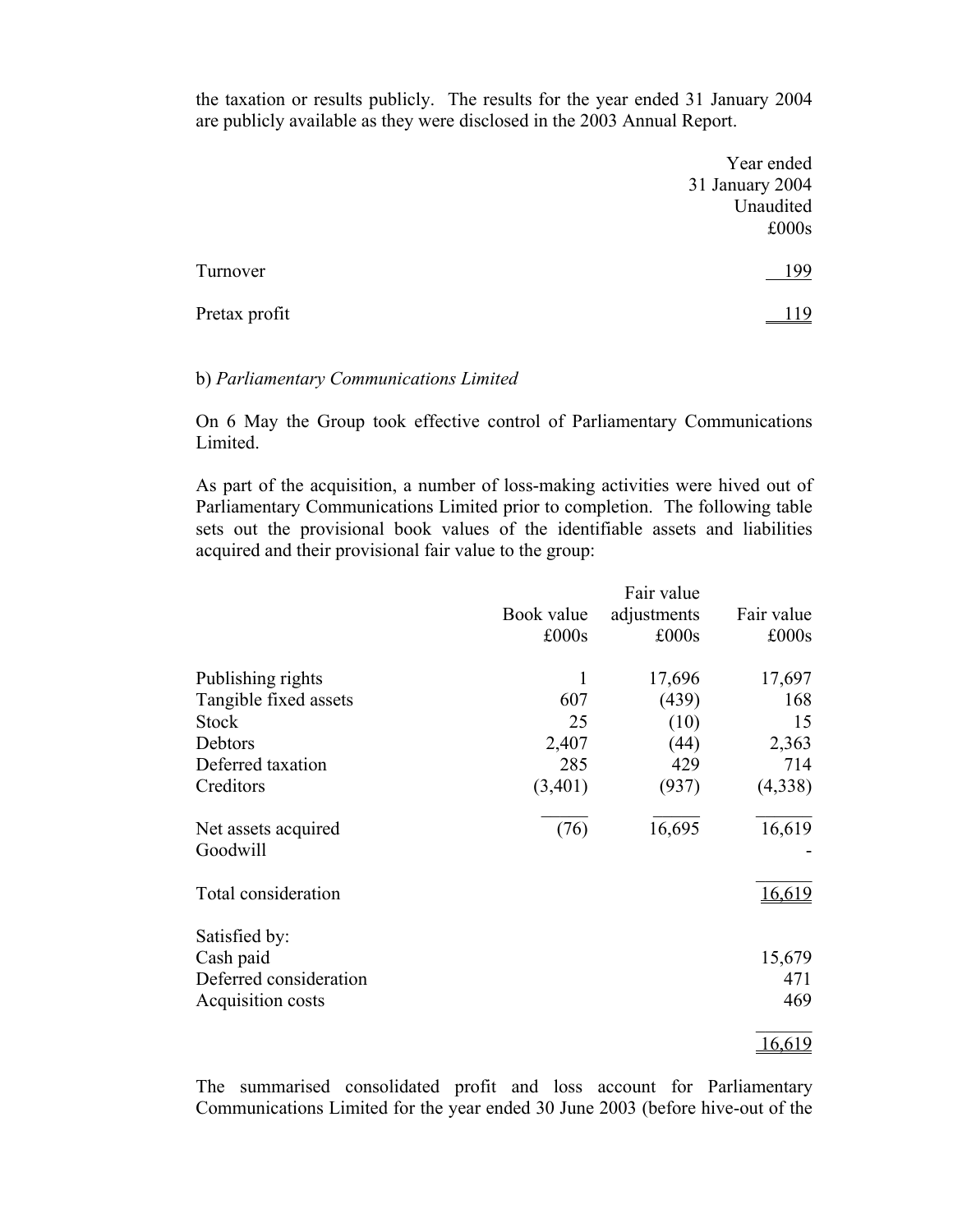|                               | Period ended | Year ended |
|-------------------------------|--------------|------------|
|                               | 30 April     | 30 June    |
|                               | 2004         | 2003       |
|                               | Unaudited    | Audited    |
|                               | £000s        | £000s      |
| Turnover                      | 7,367        | 7,980      |
| Operating profit/(loss)       | 228          | (437)      |
| Profit/(loss) before taxation | 279          | (417)      |
| Taxation                      | (204)        | 271)       |
| Profit/(loss) after tax       |              | (688)      |

loss-making operations) and the period from 1 July 2003 to 30 April 2004 is given below:

## **8. Intangible assets**

|                               |           | Period ended Period ended | Year ended          |
|-------------------------------|-----------|---------------------------|---------------------|
|                               | 30 June   |                           | 30 June 31 December |
|                               | 2004      | 2003                      | 2003                |
|                               | Unaudited | Unaudited                 | Audited             |
|                               | £000s     | £000s                     | £000s               |
|                               |           |                           |                     |
| Opening balance               | 19,451    | 4,950                     | 4,950               |
| Additions                     |           |                           | 9                   |
| Additions through acquisition | 18,516    | 6,480                     | 14,492              |
| Closing balance               |           | 11,430                    | 9,451               |

## **9. Reconciliation of movements in equity shareholders' funds**

|                                                                      | Total equity        |
|----------------------------------------------------------------------|---------------------|
|                                                                      | shareholders' funds |
|                                                                      | Unaudited           |
|                                                                      | £000s               |
|                                                                      |                     |
| Profit for the period                                                | 46                  |
| Currency translation differences on foreign currency net investments | (1)                 |
| New shares issued                                                    | 16,793              |
| Net increase in shareholders' funds                                  | 16,838              |
| Shareholders' funds at 31 December 2003                              | 21,585              |
| Shareholders' funds at 30 June 2004                                  |                     |

## **10. Reconciliation of operating profit/(loss) to cash inflow/(outflow) from operating activities**

|                   |      | Period ended Period ended Year ended |
|-------------------|------|--------------------------------------|
| $30 \text{ June}$ |      | 30 June 31 December                  |
| 2004              | 2003 | 2003                                 |